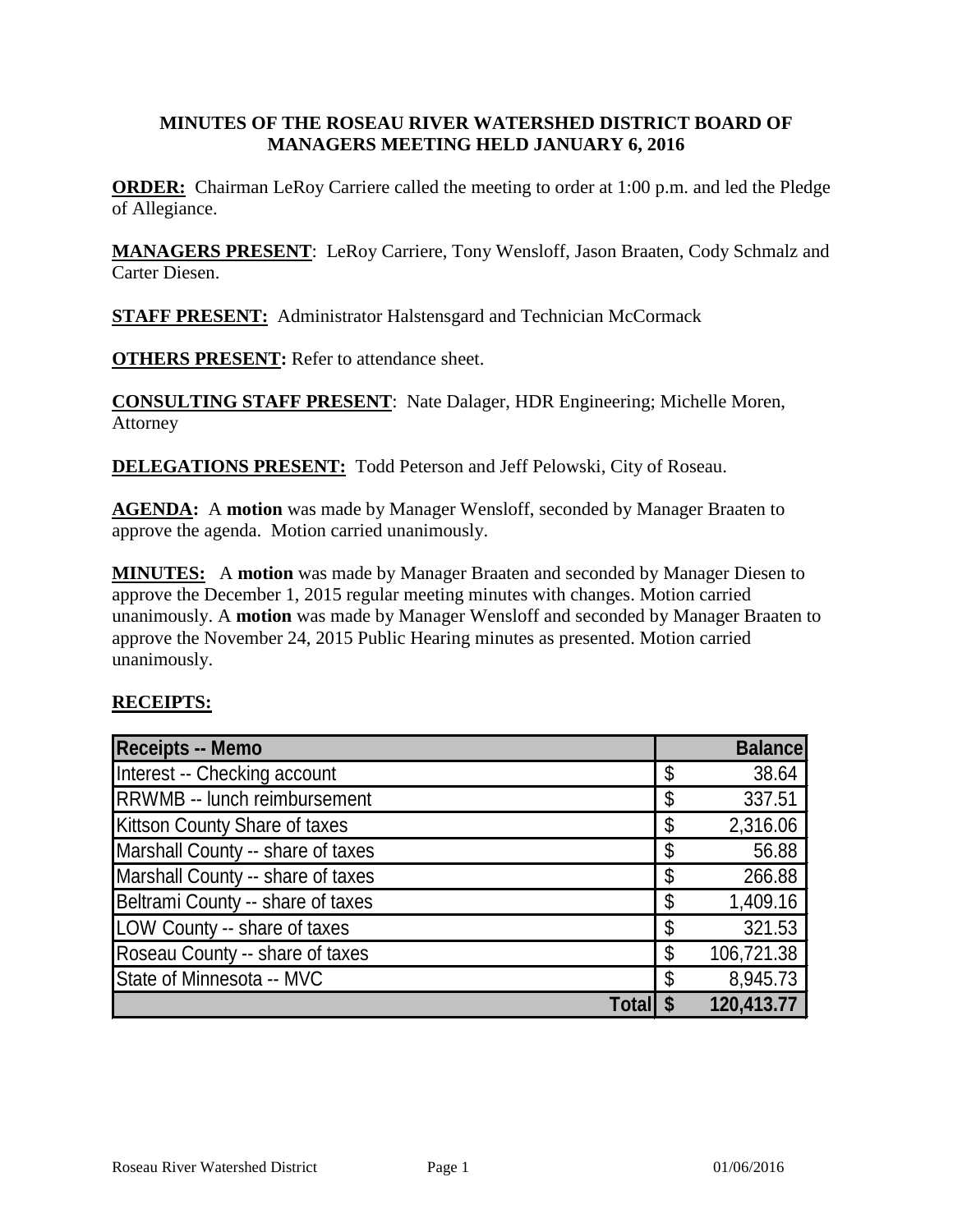| <b>Bills</b>                                                       | <b>Amount</b>            |           |
|--------------------------------------------------------------------|--------------------------|-----------|
| Tracy Halstensgard -- wages                                        | \$                       | 4,227.24  |
| Torin McCormack -- wages                                           | $\overline{\$}$          | 4,487.24  |
| Tracy Halstensgard -- mileage and reimbursement                    | $\overline{\$}$          | 335.88    |
| Torin McCormack -- mileage and reimbursement                       | $\overline{\$}$          | 529.20    |
| LeRoy Carriere -- per diem & expenses                              | $\overline{\$}$          | 737.97    |
| Carter Diesen -- per diem & expenses                               | $\overline{\$}$          | 380.87    |
| Jason Braaten -- per diem & expenses                               | $\overline{\$}$          | 162.28    |
| Cody Schmalz -- per diem & expenses                                | $\overline{\$}$          | 120.56    |
| Tony Wensloff -- per diem & expenses                               | $\overline{\$}$          | 622.79    |
| PERA -- employer / employee contribution                           | $\overline{\$}$          | 1,483.22  |
| Internal Revenue Service -- withholding                            | $\overline{\$}$          | 3,693.48  |
| MN State withholding -- Payroll tax withheld                       | $\overline{\$}$          | 643.00    |
| Sjobergs TV -- internet access                                     | $\overline{\$}$          | 48.69     |
| Marco -- copier maintenance                                        | $\overline{\$}$          | 51.62     |
| Minnesota Energy -- natural gas bill                               | \$                       | 157.36    |
| CenturyLink -- phone service                                       | $\overline{\$}$          | 105.08    |
| City of Roseau -- utilities                                        | $\overline{\$}$          | 241.11    |
| HDR engineering -- invoices for 11/1/15 through 11/28/15           | $\overline{\$}$          | 16,639.21 |
| RRWMA - \$1,427.00; Lake Bottom - \$10,089.21; WRAPS -- \$5,123.00 |                          |           |
| Jon Schauer, Dba Consulting Unlimited -- year end bookkeeping      | \$                       | 1,994.59  |
| Cardmember Services -- MAWD conference and meeting expense         | $\overline{\$}$          | 1,103.59  |
| RRWMB -- stream gage cost share                                    | $\overline{\$}$          | 10,573.00 |
| RRWMB -- share of taxes                                            | $\overline{\$}$          | 20,388.18 |
| Roso Cleaners -- rug rental May through November                   | $\overline{\$}$          | 131.67    |
| Multi Office Products -- office supplies                           | $\overline{\$}$          | 99.36     |
| Thomson Reuters -- MN Statute pocket part                          | $\overline{\$}$          | 56.64     |
| Postmaster -- stamps                                               | $\overline{\$}$          | 98.00     |
| Dot.com conntection -- website                                     | $\overline{\mathcal{S}}$ | 30.00     |
| Superone Foods -- food for meeting (RRWMB reimbursed)              | $\overline{\$}$          | 402.58    |
| Fleet Supply -- supplies                                           | $\overline{\mathbb{S}}$  | 24.56     |
| Total \$                                                           |                          | 69,568.97 |

**BILLS:** A motion was made by Manager Diesen to pay the normal monthly bills, seconded by Manager Wensloff. Motion carried unanimous. There was discussion on the 2015 Year End Administrative Budget. Preliminary numbers show the District closed 2015 approximately \$61,000 under budget for the Administrative fund. The Board will review options for those funds at the February meeting. The Board discussed the current facility and the dedicated building fund.

**ELECTION OF OFFICERS:** Chairman Carriere stated he would be stepping down as Chairman to allow for other Managers to become more involved in Board activities. Manager Carriere called for nominations for Chairman. Manager Schmalz nominated Manager Wensloff for Chairman, seconded by Manager Diesen. A **motion** to cease nominations and cast a unanimous ballot for Manager Wensloff for Chairman was made by Manager Braaten, seconded by Manager Diesen. Motion carried unanimously.

Manager Carriere called for nominations for Vice-Chairman. Manager Diesen nominated Manager Braaten for Vice – Chairman, seconded by Manager Wensloff. A **motion** to cease nominations and cast a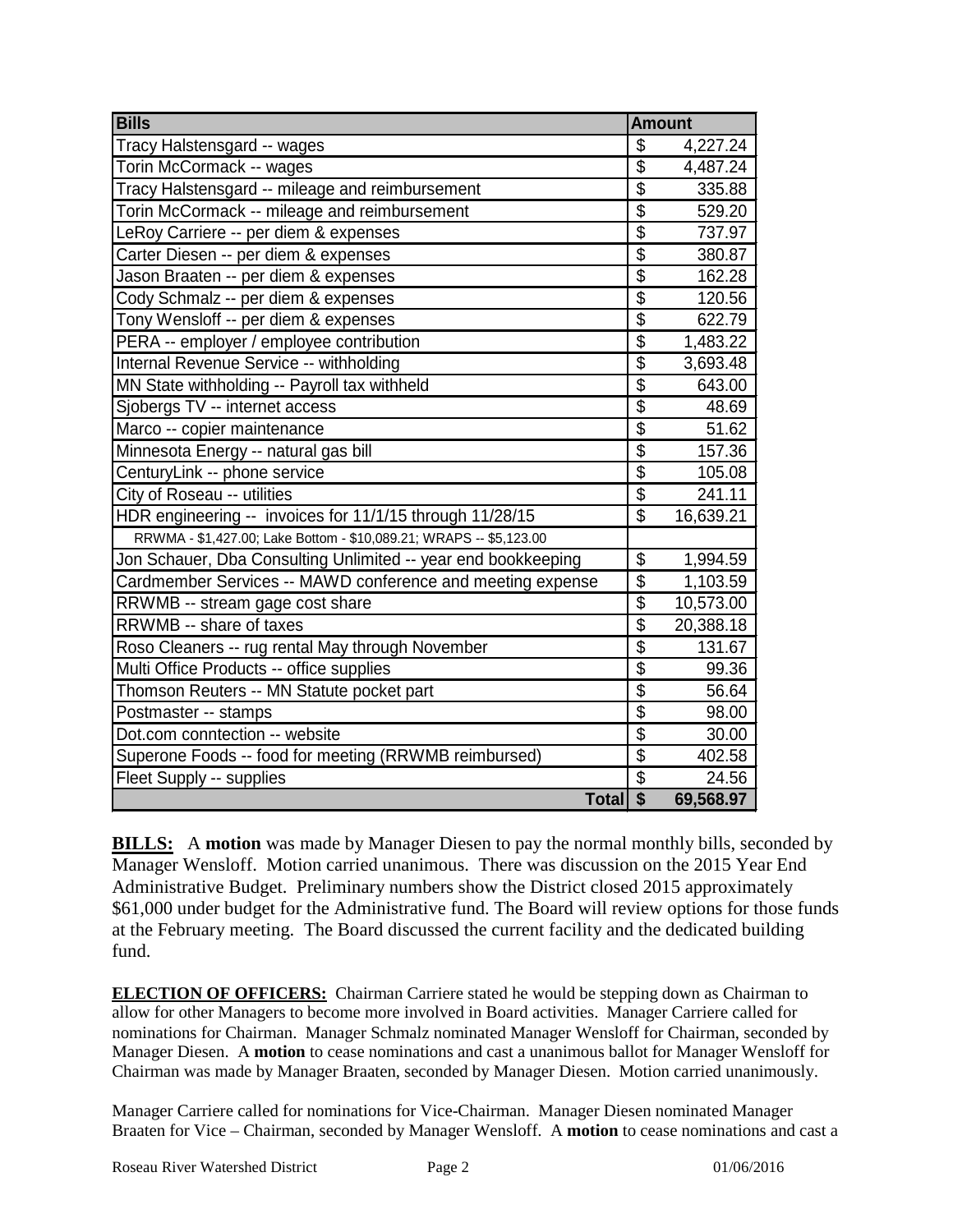unanimous ballot for Manager Braaten for Vice-Chairman was made by Manager Wensloff, seconded by Manager Schmalz. Motion carried unanimously.

Manager Carriere called for nominations for Secretary. Manager Wensloff nominated Manager Schmalz for Secretary, seconded by Manager Braaten. The **motion** to cease nominations and cast a unanimous ballot for Manager Schmalz was made by Manager Wensloff, seconded by Manager Braaten. Motion carried unanimously.

Manager Carriere called for nominations for Treasurer. Manager Braaten nominated Manager Diesen for Treasurer, seconded by Manager Wensloff. The **motion** to cease nomination and cast a unanimous ballot for Manager Diesen was made by Manager Wensloff and seconded by Manager Schmalz. Motion carried unanimously.

The meeting was turned over to Chairman Wensloff

A **motion** was made by Manager Diesen and seconded by Manager Schmalz to name Citizens State Bank and Border State Bank as official depositories. Motion carried unanimously.

A **motion** was made by Manager Carriere and seconded by Manager Diesen to name Roseau Times-Region as official newspaper. Motion carried unanimously.

A **motion** was made by Manager Carriere, seconded by Manager Braaten to name Attorney Michelle Moren as primary Legal council on fee basis and contract with other firms on fee basis as deemed necessary by the board. Motion carried unanimously.

A **motion** was made by Manager Diesen, seconded by Manager Carriere to appoint no primary engineering firm

A **motion** was made by Manager Carriere, seconded by Manager Schmalz to appoint managers Wensloff and Diesen as delegates on the Beltrami Project Team. Motion carried unanimously.

A **motion** was made by Manager Diesen, seconded by Manager Schmalz to appoint managers Schmalz and Braaten as delegates on the RRWMA Project Team. Motion carried unanimously.

A **motion** was made by Manager Schmalz, seconded by Manager Braaten to appoint managers Braaten and Carriere as delegates on the Lake Bottom Project Team. Motion carried unanimously.

A **motion** was made by Manager Braaten, seconded by Manager Schmalz to appoint managers Wensloff and Braaten as delegates on the Whitney Lake Project Team. Motion carried unanimously.

A **motion** was made by Manager Carriere, seconded by Manager Braaten to appoint Managers Diesen as delegates as the FSA representative. Motion carried unanimously.

A **motion** was made by Manager Braaten, seconded by Manager Carriere to appoint Manager Carriere and Manager Schmalz as delegates on the Roseau River International Watershed Board. Motion carried unanimously.

A **motion** to appoint Manager Carriere as the delegate and name the board and staff as alternates to the RRWMB and was made by Manager Diesen, seconded by Manager Schmalz. Motion carried unanimously.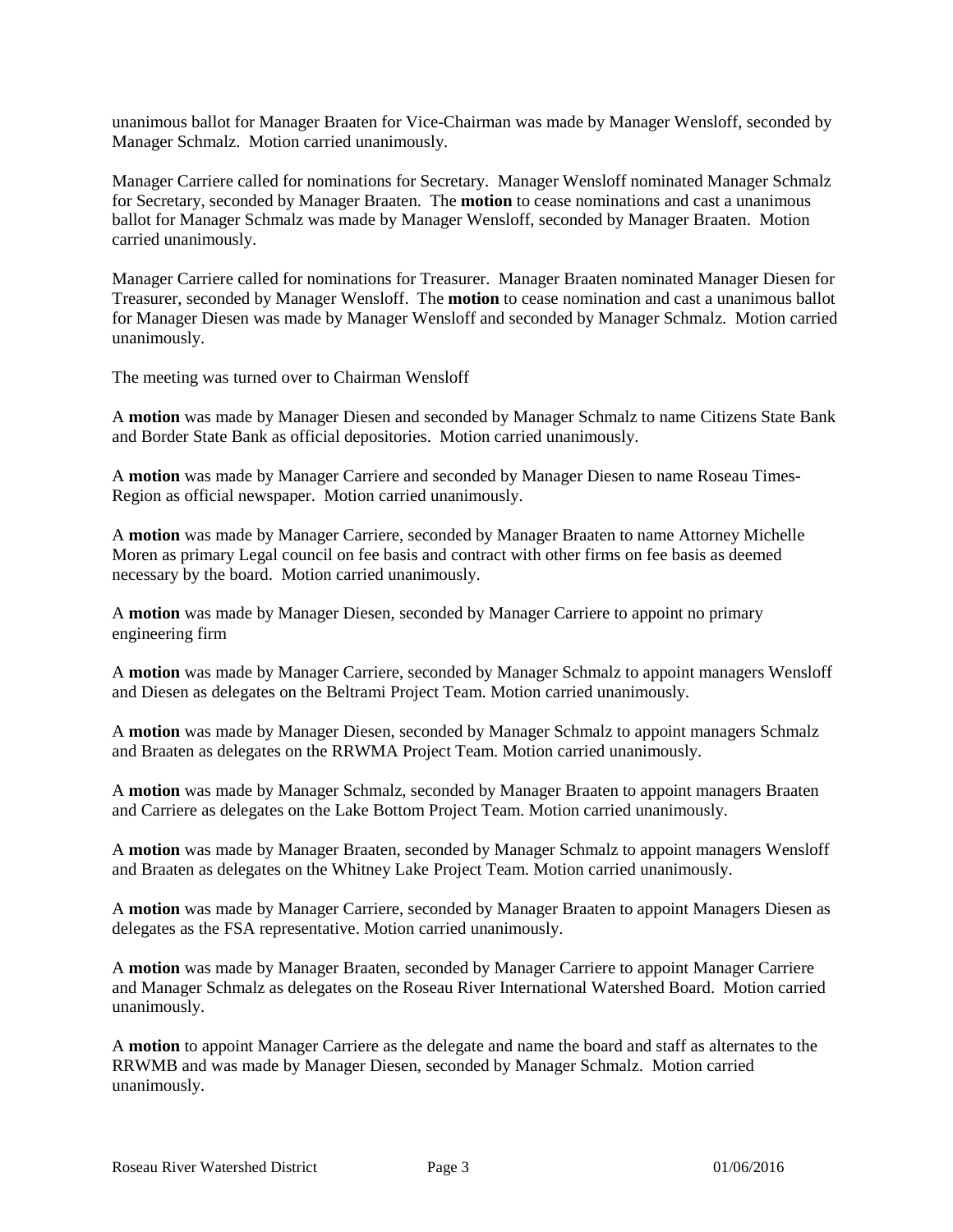A **motion** was made by Manager Braaten, seconded by Manager Schmalz to appoint managers Wensloff and Carriere to the Personnel Committee. Motion carried unanimously.

A **motion** was made by Manager Schmalz, seconded by Manager Diesen to appoint managers Wensloff and Braaten to the Land Use Committee. Motion carried unanimously.

After discussion, no action was taken on the public relations committee.

There was discussion on the 2015 meetings. The Citizens Advisory Committee meeting was scheduled for February  $25<sup>th</sup>$ , 2016. There was discussion on scheduling a landowner meeting and what topics could be discussed.

**DELEGATIONS:** Todd Peterson and Jeff Pelowski represented the City of Roseau and presented a proposal to the Board on maintenance costs for the stream gage installed on the East Diversion. Originally the City had requested a 50/50 cost share; the Board suggested a three way split with the City, County and Watershed. The County denied the request. Now the City's proposal is for the City to pay the installation, which they have, and for the Watershed District to pay for future maintenance in the amount of \$8,750 annually. After discussion, the Board decided to investigate the issue further.

**PERMITS:** Technician Torin McCormack discussed permit #15-37 (Brian Tveit). A **motion**  was made by Manager Diesen, seconded by Manager Braaten to approve the permit application. Motion carried unanimously.

#### **PROJECTS:**

RRWMA – Administrator Halstensgard presented the board with a list of action items discussed at a meeting with the DNR that was held December  $18<sup>th</sup>$  in Bemidji. One item the RRWD Board is responsible for the in the near future is bidding the construction of the project. A landowner meeting had been scheduled, but the landowners felt a meeting wouldn't be necessary. Administrator Halstensgard will draft a letter and send to the landowners.

Lake Bottom – This project was also discussed at the meeting in Bemidji. Continued funding of the preliminary engineering, project goals and objectives and environmental assessment were the issue discussed. The Step 1 was submitted to the RRWMB. They will make a decision at their January meeting. The Board directed Administrator Halstensgard to draft a hardship letter to the RRWMB for their January meeting. A Project Team meeting was scheduled for January  $21<sup>st</sup>$  at 1p.m.

Beltrami – Currently waiting for the NRCS contracts to be completed. Whitney Lake – Completing the initial paperwork in the RCPP funding process.

Staff provided the board with a briefing on District activities as well as the Buffer Legislation.

**RRWMB REPORT:** Manager Carriere reported on the following:

- Lake Bottom Step 1
- Meeting in March to discuss the goals and mission of the Board
- This year is the reorganizational meeting for committees as well as board positions
- Orville Knott has resigned from the RRWMB from Red Lake WD